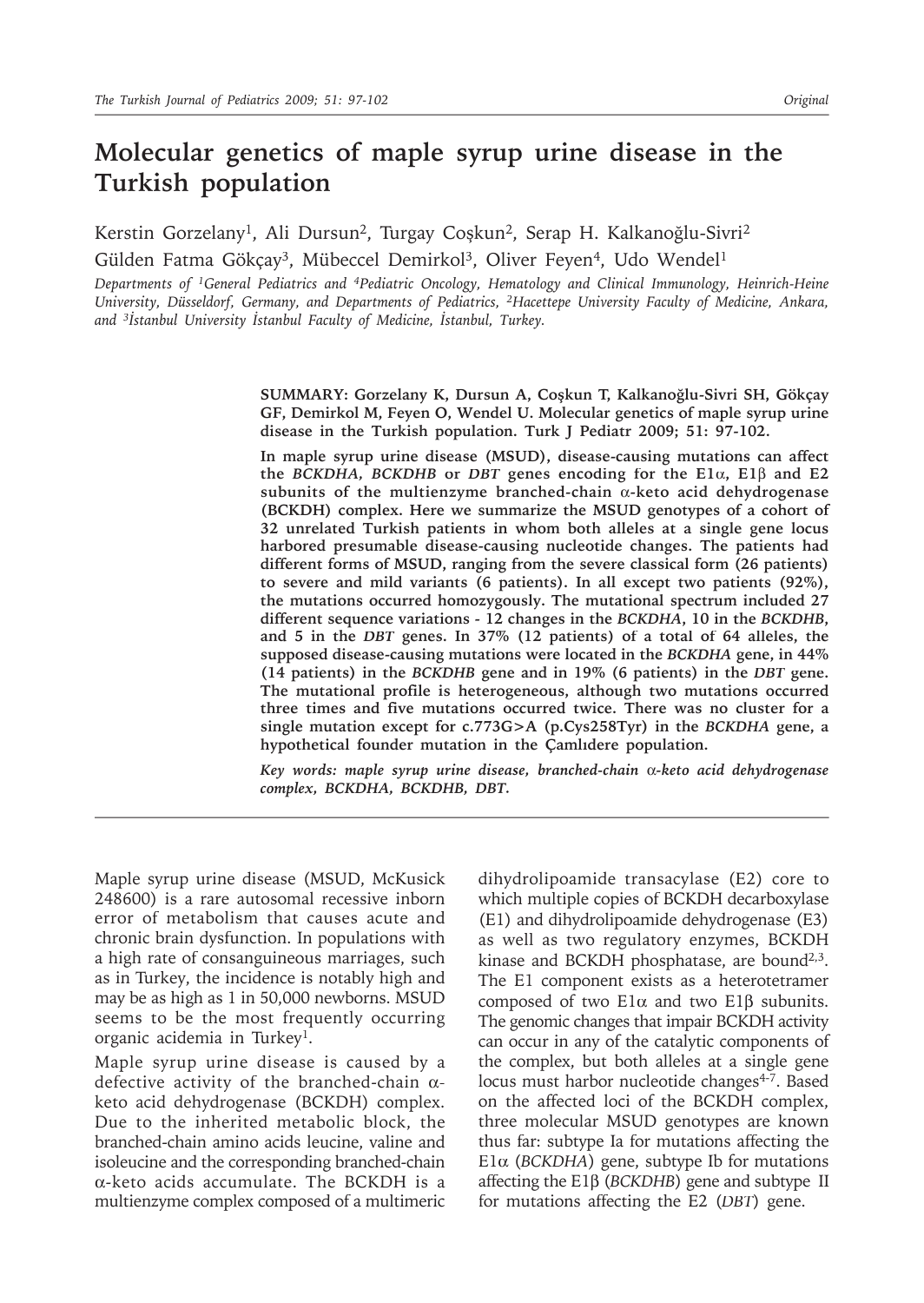About 75% of MSUD patients have the severe classic form (<2% of control enzyme activity) with neonatal onset of encephalopathy and coma. About 25% of patients suffer from variant forms (with a continuum of residual BCKDH activity from 2 to 40%) with later onset or absence of cerebral symptoms<sup>4</sup>. Based on the clinical presentation and biochemical response to thiamine administration, variants can be divided into more severe so-called intermediate (in the present paper called severe variants), milder so-called intermittent (in the present paper called mild variants), and thiamine-responsive forms<sup>4</sup> as well as an asymptomatic phenotype that can be identified by newborn screening<sup>8</sup>.

In the present study, we analyzed DNA samples of 19 Turkish patients with MSUD for mutations in the *BCKDHA, BCKDHB*, and *DBT* genes of the BCKDH complex. In addition, we summarize the newly investigated and the thus far communicated genotypes, for a total cohort of 32 unrelated Turkish patients with different forms of MSUD.

# **Material and Methods**

In addition to the thus-far communicated genotypes of 16 unrelated patients of Turkish origin with different forms of MSUD1,9-11, we performed mutation analyses in another 19 Turkish MSUD patients. For that, the exonic coding sequences of all three genes (*BCKDHA* with 9, *BCKDHB* and *DBT* with 11 exons each) derived from peripheral blood leukocytes were studied from the patients and their parents. Three patients were migrants living in Germany and Austria. From 16 patients and their parents, DNA samples were prepared in İstanbul and Ankara and sent for analysis to Düsseldorf. All patients except two had a consanguineous background. All families were asked for their origin in Turkey.

Informed consent for the analyses was obtained from a parent/legal guardian of the patients. The Heinrich-Heine University Institutional Review Board approved the study. For assessment of the pathogenicity of the novel mutations, 50 *BCKDHA*, 45 *BCKDHB* and 50 *DBT* control alleles of a Turkish population were studied.

Genomic DNA was extracted from peripheral blood leukocytes. Mutation analysis was performed by direct sequencing of polymerase chain reaction (PCR) fragments obtained after amplification of the exonic and flanking intron region coding sequences of the three ( *BCKDHA*, *BCKDHB*, *DBT*) genes. Primers to amplify the genomic DNA samples were designed according to GeneBank sequences. All primer sequences are available on request. Direct cycle sequencing of all PCR fragments was performed with BigDye Terminator v 3.1 mix (Applied Biosystem; Foster City, CA, USA) and analyzed by capillary electrophoresis on an ABI prism 310 Genetic Analyzer (Applied Biosystems).

Analyzed sequences were compared with the cDNA and genomic DNA sequences in GenBank accession numbers NM\_000709 (*BCKDHA* gene, contig NT\_011109), NM\_ 000056 (*BCKDHB* gene, contig NT\_007299) and NM\_001918 (*DBT* gene, contig NT\_ 028050). The mutation nomenclature used follows the recommendation of the Human Genome Variation Society (http://www.hgvs. org/mutnomen). cDNA numbering commences from the ATG start codon, where  $+1$  is the A of the ATG translation initiation codon.

# **Results**

## *Genotypes of 19 Newly Investigated MSUD Patients*

In the present study, we have analyzed the entire coding region of the *BCKDHA, BCKDHB*, and *DBT* genes in a cohort of 19 MSUD patients. In 16 of them (14 classical and 2 severe variants), molecular characterization was successfully completed by identifying nucleotide changes in both alleles at a single gene locus. In one patient, only one mutation could be detected and in two patients no mutation was found. In total, we have identified 16 different nucleotide sequence variations that presumably lead to loss-of-function of the BCKDH complex. Distribution of the mutations between the three genes was as follows: 5 affected the *BCKDHA*, 8 the *BCKDHB* and 3 the *DBT* genes. Two mutations have already been reported in the literature, 14 were novel. In all except two patients, the mutations occurred homozygously. It was possible to extend the DNA molecular characterization to the parents of 15 patients. In all cases, they were found to be carriers of the mutation detected in their offspring.

Mutations in the *BCKDHA* gene. Five different nucleotide changes were identified in the *BCKDHA* gene. All were novel. Two point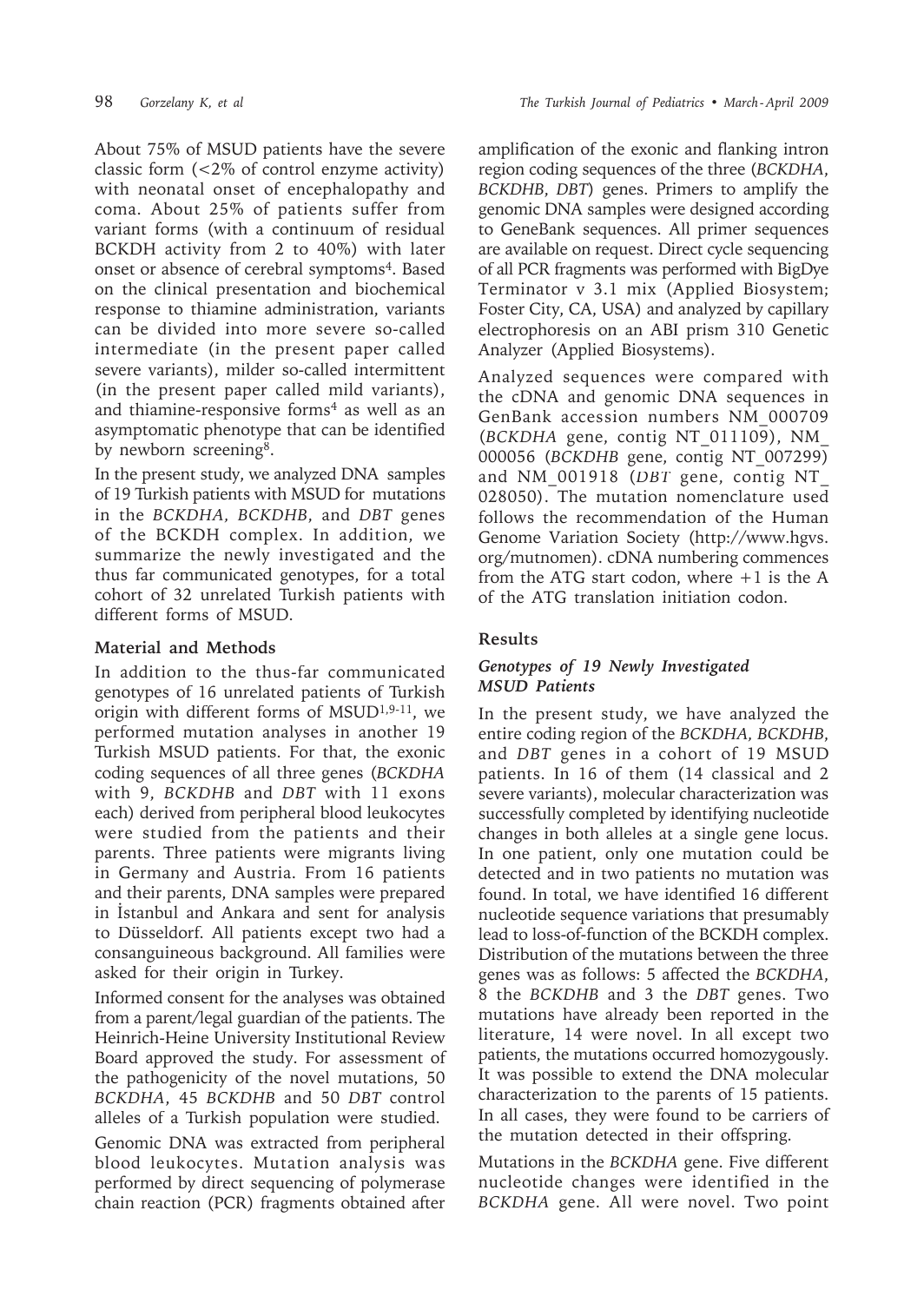mutations (c.783G>A and c.784C>A) were lying side by side, together giving rise to a stop in codon 258 of the amino acid sequence (p.Cys258Stop). The other nucleotide changes comprised a nonsense mutation c.205C>T (p.Gln69Stop) and two splice site mutations, IVS6-1G>C and IVS8-2A>G.

Mutations in the *BCKDHB* gene. Eight different mutations were detected in the BCKDHB gene. Two nonsense mutations, c.853C>T (p.Arg285Stop) and c.1149T>A (p.Tyr383Stop), were already known from the literature, whereas three nonsense mutations, c.331C>T (p.Arg111Stop), c.564T>A (p.Cys188Stop) and c.688G>T (p.Glu230Stop), are described here for the first time. The three missense mutations, c.272C>T (p.Ala91Val), c.547C>T (p.Arg183Trp) and c.1015T>C (p.Ser339Leu), were novel mutations.

Mutations in the DBT gene. Two novel missense mutations, c.788T>G (p.Met263Arg) and c.1202T>C (p.Ile401Thr), and one novel splice site mutation, IVS 8-1G>A, were identified in the DBT gene.

## *Compilation of the Molecular Genetic Data of Communicated Turkish MSUD Patients*

In Table I, the genotypes of a cohort of 32 unrelated Turkish patients in whom diseasecausing mutations are known in both alleles at a single gene locus are summarized. In all except two patients (92%), the mutations occurred homozygously, corresponding to the evidence of the patients' consanguineous background. In 37% (12 patients) of a total of 64 alleles, the supposed disease-causing mutations were located in the *BCKDHA*, in 44% (14 patients) in the *BCKDHB*, and in 19% (6 patients) in the DBT genes. In the *BCKDHA* and *BCKDHB* genes, all allelic variants were nucleotide substitutions. In the *DBT* gene, the allelic variants were nucleotide substitutions and one deletion. In addition to the disease-causing mutations, various patients had different nucleotide sequence variations in the *BCKDHA* gene, such as c.87C>A (p.Pro29His) - registered as SNP rs 34589432, c.34C>A (p.Arg12Arg) - registered as SNP rs 34541442, c.972C>T (p.Phe324Phe) - registered as SNP rs 284652, c.1222A>G (p. Leu407Leu) - registered as SNP rs 4647, the nucleotide sequence variation in the DBT gene, c.1150G>A (p.Gly384Ser) registered as SNP rs 12021720, and different intronic polymorphisms.

### **Discussion**

## *Genotypes of 19 Newly Investigated MSUD Patients*

Pathogenicity of the novel mutations was assessed by discarding their presence in 50 *BCKDHA*, 45 *BCKDHB* and 50 *DBT* control alleles of Turkish individuals. None of the novel mutations was registered as a non-synonymous coding single nucleotide polymorphism. The disease-causing effect was assumed when the alteration led to a premature termination codon and when splicing mutations were located in the consensus sequence of the acceptor site of the genes. For the novel missense variations, all affected residues were located in the essential secondary structure elements' strands and helices. The novel missense variations affected highly conserved residues between the human E1 or E2 component and their homologous proteins as compared in the nucleotide database from bacterial (*Pseudomonas putida*) and animal (Bos taurus, Rattus norvegicus, Gallus gallus) genomes6,12, strengthening their impact on the structure/function of the proteins.

In the *BCKDHB* gene, three novel missense mutations were identified, leading to the amino acid changes p.Ala91Val, p.Arg183Trp, and p.Ser339Leu. They can be discussed on the basis of the effect on the BCKDH (E1) structure6. With respect to the p.Ala91Val change, an extreme structural impairment and loss of function are scarcely expected, since the nonpolar alanine, which is located in strand b of the β subunit, is substituted by the nonpolar and only slightly bigger valine. This is in fair agreement with the clinical data, since patients 14 and 26, homozygous for p.Ala91Val, presented a variant form of MSUD, having been diagnosed at four months and two years of age, respectively. Another newly detected mutation within E1β was p.Arg183Trp. Here the residue Arg183 is located in strand e in the immediate neighborhood of the binding site 1, involved in the structurally important  $K^+$ binding and being also important for subunit association. The substitution of the positively charged arginine by the bulky aromatic and uncharged tryptophan in this critical region would clearly have a strong negative effect on the structural integrity and function of the protein. With respect to p.Ser339Leu, the third newly detected missense variation within E1β, the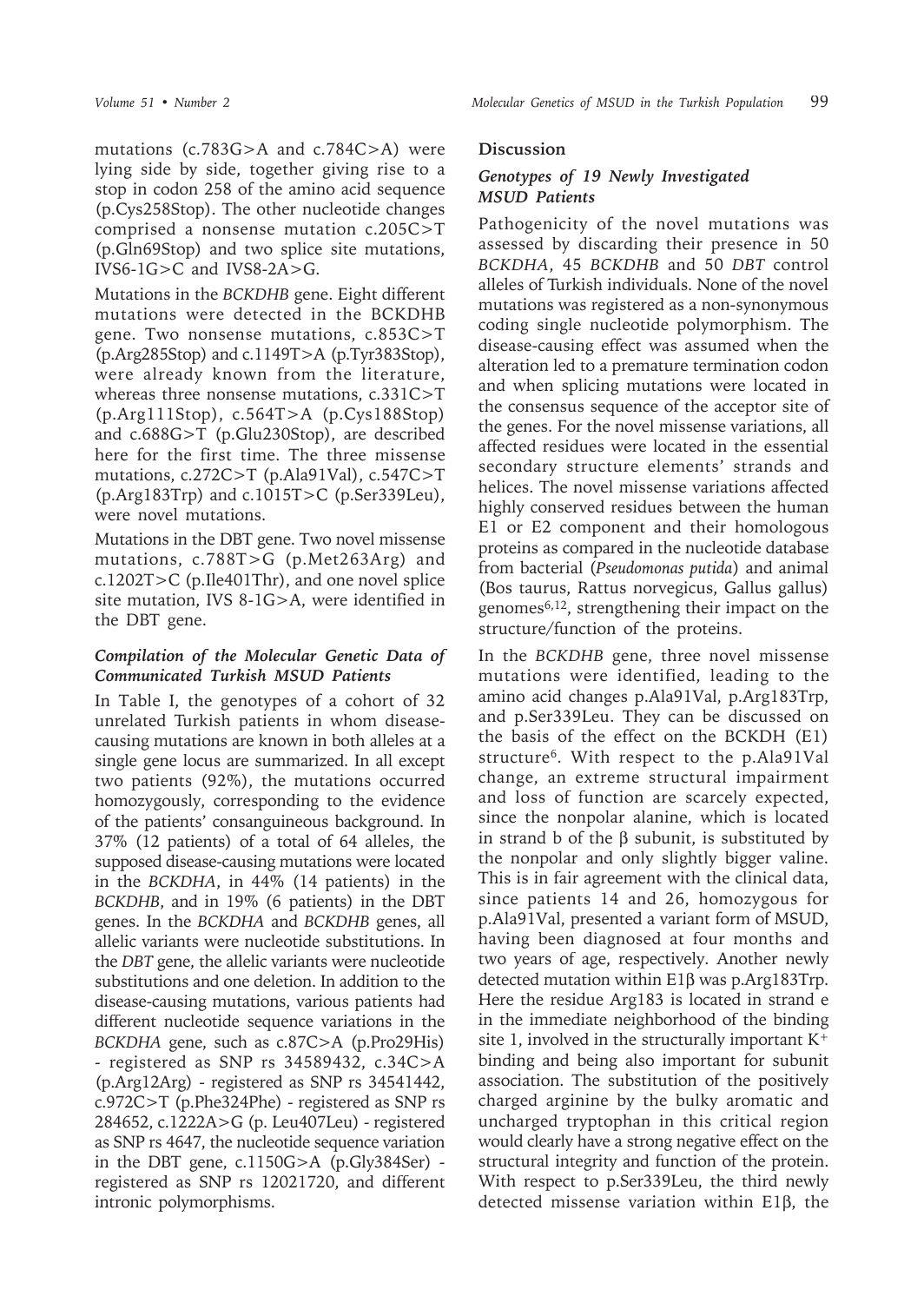| 1<br>ļ                                  |
|-----------------------------------------|
|                                         |
| $\mathbf{r}$                            |
| -<br>;<br>;                             |
| י טטגע                                  |
| ļ<br>ì<br>$\overline{\phantom{a}}$<br>Ì |
| J<br>J<br>J<br>J<br>J<br>ていへ            |
|                                         |
| i<br>1<br>)<br>)<br>Í<br>ì              |
| $\overline{a}$<br>ł                     |
| í                                       |
| ١<br>$\ddot{ }$<br>I                    |
|                                         |
| l                                       |
| 1<br>Î<br>I<br>l                        |

|                                                     |      |                                        |                                                                                      |                                           |                   |                                                                                                                                  | Mutation                          |                                      |
|-----------------------------------------------------|------|----------------------------------------|--------------------------------------------------------------------------------------|-------------------------------------------|-------------------|----------------------------------------------------------------------------------------------------------------------------------|-----------------------------------|--------------------------------------|
|                                                     |      |                                        |                                                                                      |                                           |                   |                                                                                                                                  | Sequence                          |                                      |
|                                                     | Gene | Patient                                | Phenotype                                                                            | diagnosis<br>Age at                       | Exon              | Nucleotide                                                                                                                       | Protein                           | published mutations<br>Reference of  |
|                                                     |      | $\Box$                                 | Classical                                                                            | 9 days                                    |                   | (het)<br>c.205C > T                                                                                                              | Gln69Stop                         |                                      |
|                                                     |      |                                        |                                                                                      |                                           |                   | ∛<br>(het)<br>c.783G>A                                                                                                           |                                   | Novel<br>Novel                       |
|                                                     |      |                                        |                                                                                      |                                           | 2663              | (het)<br>c.784C > A                                                                                                              | Cys258Stop                        | Novel                                |
|                                                     |      | $\mathcal{D}^{\#1}$                    | Classical                                                                            | days<br>$\circ$                           |                   | $c.373C > G$ (hom)                                                                                                               | Gin125Ghi (Q80E)                  | $\overline{\phantom{0}}$             |
|                                                     |      | 25                                     | Classical                                                                            | 11 days                                   | $\frac{86}{26}$   | $N$ S6-1G > C (hom)                                                                                                              | Splicing<br>Ala253Thr (A209T      | Novel                                |
| <b>BACKDHA</b>                                      |      | 58,11                                  | Severe variant                                                                       | 5 years                                   |                   | $c.757G > A$ (hom)                                                                                                               |                                   | $\Xi$                                |
| $(E1\alpha)$                                        |      | $\mathbf{A}, \mathbf{B}, \mathbf{C}^1$ | Classical                                                                            | 7 days                                    |                   | (hom)<br>c773G > A                                                                                                               | (C213Y)<br>Cys258Tyr              | $\overline{a}$                       |
|                                                     |      | $\hat{\ddot{z}}$                       | Classical                                                                            | 8 days                                    |                   | (hom)<br>c859C > T                                                                                                               | Arg287Stop (R242X                 | 15                                   |
|                                                     |      | 189                                    | Severe variant                                                                       | 21 days                                   |                   | $c.868G > A$ (hom)                                                                                                               | (G245R)<br>Gly290Arg<br>Arg297His | 16                                   |
|                                                     |      | $16^{8,11}$                            | Mild variant                                                                         | 6 days                                    |                   | (hom)<br>c.919G > A                                                                                                              | (R252H)                           | $\equiv$<br>$\overline{\phantom{a}}$ |
|                                                     |      | $17^{8,11}\,$<br>33                    | Mild variant                                                                         | 2 months                                  |                   | (hom)<br>c.982G > A                                                                                                              | Ala328Thr                         |                                      |
|                                                     |      |                                        | Classical                                                                            | 14 days                                   | N <sub>0</sub>    | $NSS-2A>G (hom)$                                                                                                                 | Splicing                          | Novel                                |
|                                                     |      | 14                                     | Severe variant                                                                       | 4 months                                  |                   | (hom)<br>c.272C > T                                                                                                              | Ala91Val                          | Novel<br>Novel                       |
|                                                     |      | 26                                     | Severe variant                                                                       | 2 years                                   | 22366400000       | hom)<br>c.272C > T                                                                                                               | Ala91Val                          |                                      |
|                                                     |      |                                        | Classical                                                                            | 12 days                                   |                   | (hom)<br>c.331C > T                                                                                                              | Arg111Stop                        |                                      |
|                                                     |      | $244$<br>$340$                         | Classical                                                                            | 10 days                                   |                   | (hom)<br>c.547C > T                                                                                                              | Arg183Trp                         |                                      |
|                                                     |      |                                        | Classical                                                                            | 5 days                                    |                   | (hom)<br>c.564T > A                                                                                                              | Cys188Stop                        | Novel<br>Novel<br>Novel<br>9         |
|                                                     |      | 159,10                                 | Classical                                                                            | 11 days                                   |                   | (hom)<br>c.665A > G                                                                                                              | Lys222Arg                         |                                      |
| BACKDHB<br>(E1β)                                    |      |                                        | Classical                                                                            | days<br>$\infty$                          |                   | (hom)<br>c.688G > T                                                                                                              | Glu230Stop                        | Novel                                |
|                                                     |      | $21^{*9,10}$<br>299,10                 | Classical                                                                            | days<br>$\overline{C}$                    |                   | (hom)<br>c.752T > C                                                                                                              | Val <sub>251</sub> Ala            |                                      |
|                                                     |      |                                        | Classical                                                                            | days<br>Ξ                                 |                   | (hom)<br>c.853C > T                                                                                                              | Arg285Stop                        | $\circ$                              |
|                                                     |      | $\sim$ $\infty$                        | Classical                                                                            | day                                       |                   | (hom)<br>c.853C > T                                                                                                              | Arg285Stop                        | $\circ$                              |
|                                                     |      |                                        | Classical                                                                            | .8 days                                   |                   | $c.1015T > C$ (hom)                                                                                                              | Ser339Leu                         | Novel                                |
|                                                     |      | $19^{9,10}$                            | Classical                                                                            | 14 days                                   | 222               | (hom)<br>c.1149T > A                                                                                                             | Tyr383Stop                        | n n n                                |
|                                                     |      | $\frac{229,10}{23}$                    | Classical                                                                            | days<br>$\overline{5}$                    |                   | (hom)<br>c.1149T > A                                                                                                             | vr383Stop                         |                                      |
|                                                     |      |                                        | Classical                                                                            | days                                      |                   | (hom)<br>c.1149T > A                                                                                                             | Lyr383Stop                        |                                      |
|                                                     |      | $\Xi$                                  | Classical                                                                            | 10 days                                   | $\frac{7}{7}$     | $IVS3-IG>A$ (hom)                                                                                                                | Splicing                          |                                      |
|                                                     |      | $\infty$                               | Classical                                                                            | 14 days                                   |                   | $c.788T > G$ (hom)                                                                                                               | Met263Arg                         |                                      |
|                                                     |      | 32                                     | Classical                                                                            | 14 days                                   |                   | $c.788T > G$ (hom)                                                                                                               | Met263Arg                         | Novel<br>Novel<br>9                  |
| DBT<br>(E2)                                         |      | $12^{9,10}$<br>$27$                    | Classical                                                                            | 13 days                                   | $8(7)$            | $c.940 - 1G > A$ (hom)                                                                                                           | Ala314-Lys339del                  |                                      |
|                                                     |      |                                        | Classical                                                                            | days                                      | IV <sub>S</sub> 8 | $N$ S8-1G>A (het)                                                                                                                | Splicing                          | Novel<br>Novel                       |
|                                                     |      |                                        |                                                                                      |                                           | $\sigma$          | (het)<br>c.1202T > C                                                                                                             | le401Thr                          |                                      |
|                                                     |      | $\overline{31}$                        | Classical                                                                            | 12 days                                   |                   | (hom)<br>c.1202T > C                                                                                                             | le401Thr                          | Novel                                |
|                                                     |      |                                        | Patient column: The reference numbers relate to one                                  |                                           |                   | or two previous publications in which the patient was already reported                                                           |                                   |                                      |
|                                                     |      |                                        | Phenotype column: For definition of severe and mild                                  | variants, see Introduction.               |                   | # Patients carry the disease-causing mutation c.452C>T in one BCKDHA allele (p.Thr151Met, previously named T106M <sup>1</sup> ). |                                   |                                      |
|                                                     |      |                                        | Mutation columns: (Hom) and (het) are abbreviations for homozygous and heterozygous. |                                           |                   |                                                                                                                                  |                                   |                                      |
| In one newly investigated patient only one p.Arg363 |      |                                        | Mutations at protein level in brackets: old nomenclature.                            | Trp mutation in the BCKHA gene was found. |                   |                                                                                                                                  |                                   |                                      |
|                                                     |      |                                        |                                                                                      |                                           |                   |                                                                                                                                  |                                   |                                      |

100 *Gorzelany K, et al The Turkish Journal of Pediatrics • March - April 2009*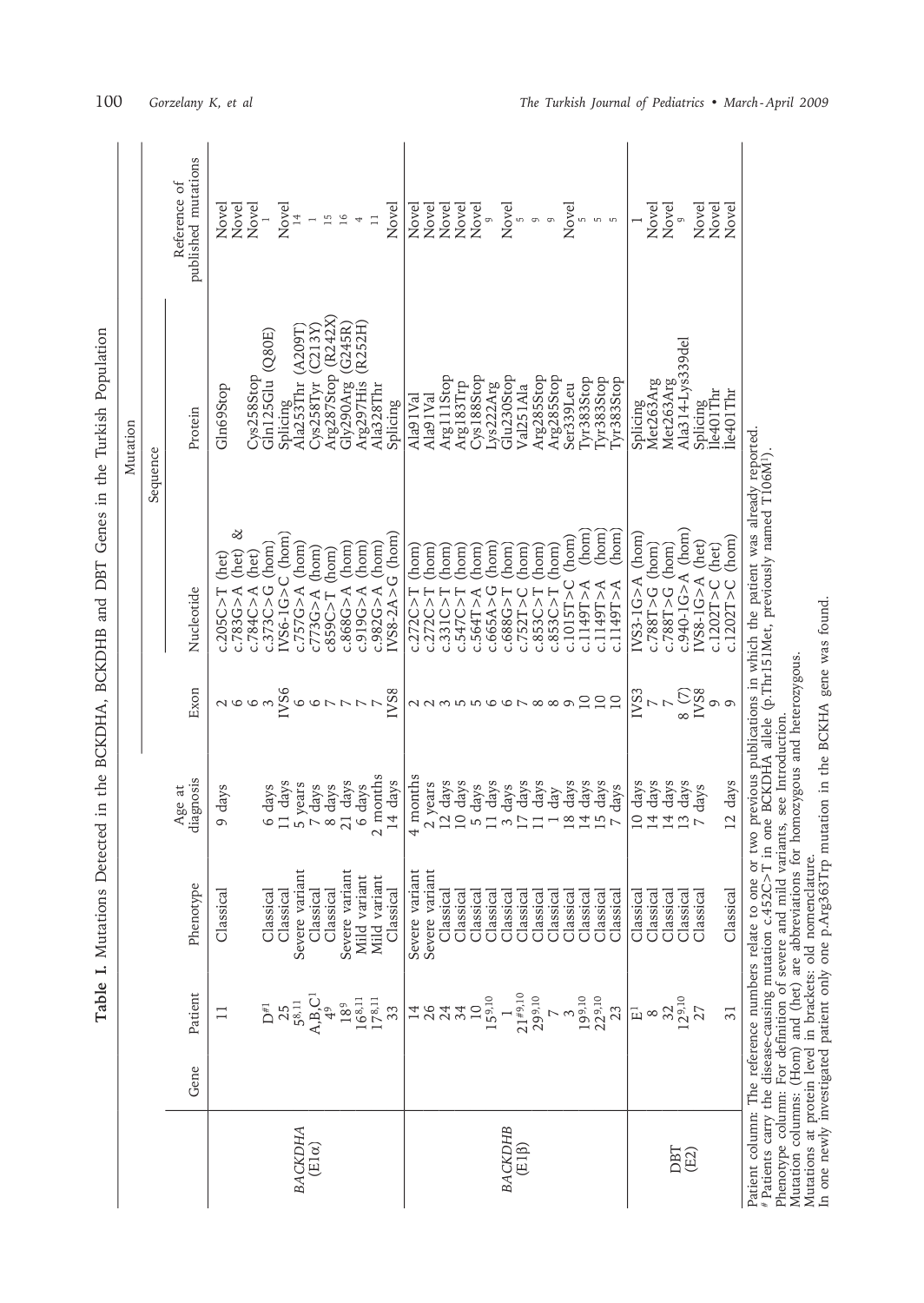Ser339 residue w located in helix 11 and a region important for the β'β subunit interaction. Serine with an uncharged polar side chain is substituted by nonpolar leucine and might impair the β'β assembly interfaces and subunit interaction. Both mutations, p.Arg183Trp and p.Ser339Leu, in a homozygous fashion are associated with a severe neonatal course of MSUD.

Two novel missense mutations, p.Met263Arg and p.Ile401Thr, were found in the DBT gene. They affect residues located at the E2 inner core (catalytic) domain (CD); the crystal structure of its human form has not yet been determined<sup>13</sup>. At position 263, where patients 8 and 32 had an arginine substitution in a homozygous fashion, another alteration - p.Met 263Thr - had been previously reported in a homozygous fashion, giving rise to a severe variant form of MSUD7. In contrast, our patients with p.Met263Arg had a severe neonatal course of MSUD. The p.Ile401Thr variation occurred in one patient in a homozygous and in another patient in a heterozygous fashion. Both patients were reported to have classical MSUD with severe neonatal course.

#### *Compilation of the Molecular Genetic Data of Communicated Turkish MSUD Patients*

The mutational profile is heterogeneous in Turkish patients with MSUD. Two mutations - p.Cys258Tyr in the *BCKDHA* gene and p.Tyr383Stop in the *BCKDHB* gene - occurred three times, and five mutations - p.Thr151Met in the *BCKDHA* gene, p. Ala91Val and p.Arg285Stop in the *BCKDHB* gene, and p.Ile401Thr and p.Met263Arg in the *DBT* gene - occurred twice. The families were from 19 different cities/areas scattered throughout Turkey with the exception of the most southeastern part. There was no cluster for a single mutation except for p.Cys258Tyr in the *BCKDHA* gene, a hypothetical founder mutation in the Çamlıdere population<sup>1</sup>.

#### **Acknowledgement**

The study was partly supported by the State Planning Organization of Turkey (DPT:2006K1206400603). The study was carried out as part of METABNET (Network for Genetic Metabolic Diseases Detectable by Newborn Screening) funded by the German Federal Ministry of Education and Research (Bundesministerium

für Bildung und Forschung, BMBF), grant no 01GM0305. This publication contains part of the doctoral thesis of K. Gorzelany.

#### **REFERENCES**

- 1. Dursun A, Henneke M, Özgül K, et al. Maple syrup urine disease: mutation analysis in Turkish patients. J Inherit Metab Dis 2002; 25: 89-97.
- 2. Pettit FH, Yeaman SJ, Reed LJ. Purification and characterization of branched-chain α-keto acid dehydrogenase complex of bovine kidney. Proc Natl Acad Sci USA 1978; 75: 4881-4885.
- 3. Reed LJ, Damuni Z, Merryfield ML. Regulation of mammalian pyruvate and branched-chain α-keto acid dehydrogenase complexes by phosphorylation-dephosphorylation. Curr Top Cell Regul 1985; 27: 41-49.
- 4. Chuang DT, Shih VE. Maple syrup urine disease (branched-chain ketoaciduria). In: Scriver CR, Beaudet AL, Sly WS, Valle D (eds) The Metabolic and Molecular Bases of Inherited Disease (8th ed). New York: McGraw-Hill; 2001: 1971-2005.
- 5. Nellis MM, Danner DJ. Gene preference in maple syrup urine disease. Am J Hum Genet 2001; 68: 232-237.
- 6. Aevarsson A, Chuang JL, Wynn RM, Turley S, Chuang DT, Hol WG. Crystal structure of human branchedchain alpha-ketoacid dehydrogenase and the molecular basis of multienzyme complex deficiency in maple syrup urine disease. Structure 2000; 18: 277-291.
- 7. Rodriguez-Pombo P, Navarrete R, Merinero B, Gomey-Puertas P, Ugarte M. Mutational spectrum of maple syrup urine disease in Spain. Mutation in brief no. 899. Online Hum Mutat 2006; 27: 715.
- 8. Simon E, Flaschker N, Schadewaldt P, Langenbeck U, Wendel U. Variant maple syrup urine disease (MSUD)– the entire spectrum. J Inherit Metab Dis 2006; 29: 716-724.
- 9. Henneke M, Flaschker N, Helbling C, et al. Identification of twelve novel mutations in patients with classic and variant forms of maple syrup urine disease. Hum Mutat 2003; 22: 417.
- 10. Simon E, Wendel U, Schadewaldt P. Maple syrup urine disease - treatment and outcome in patients of Turkish descent in Germany. Turk J Pediatr 2005; 47: 8-13.
- 11. Flaschker N, Feyen O, Fend S, Simon E, Schadewaldt P, Wendel U. Description of the mutations in 15 subjects with variant forms of maple syrup urine disease. J Inherit Metab Dis 2007; 30: 903-909.
- 12. Ono K, Hakozaki M, Suzuki T, Mori T, Hata H, Kochi H. cDNA cloning of the chicken branched-chain  $\alpha$ -keto acid dehydrogenase complex. Eur J Biochem 2001; 268: 727-736.
- 13. Quental S, Macedo-Ribeiro S, Matos R, et al. Molecular and structural analyses of maple syrup urine disease and identification of a founder mutation in a Portuguese Gypsy community. Mol Genet Metab 2008; 94: 148-156.
- 14. Nobukuni Y, Mitsubuchi H, Hayashida Y, et al. Heterogeneity of mutations in maple syrup urine disease (MSUD): screening and identification of affected E1 alpha and E1 beta subunits of the branchedchain alpha-keto-acid dehydrogenase multienzyme complex. Biochim Biophys Acta 1993; 1225: 64-70.